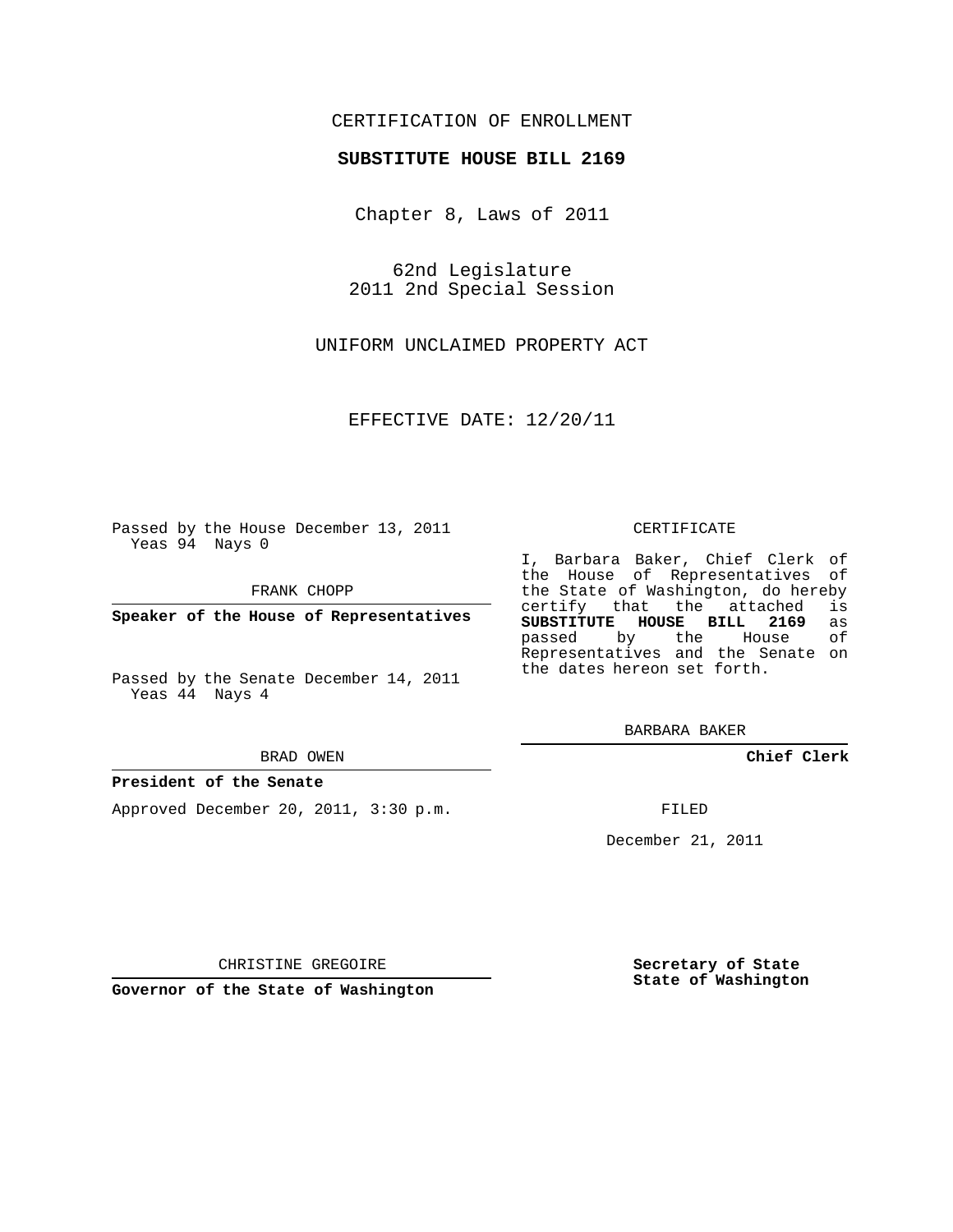# **SUBSTITUTE HOUSE BILL 2169** \_\_\_\_\_\_\_\_\_\_\_\_\_\_\_\_\_\_\_\_\_\_\_\_\_\_\_\_\_\_\_\_\_\_\_\_\_\_\_\_\_\_\_\_\_

\_\_\_\_\_\_\_\_\_\_\_\_\_\_\_\_\_\_\_\_\_\_\_\_\_\_\_\_\_\_\_\_\_\_\_\_\_\_\_\_\_\_\_\_\_

Passed Legislature - 2011 2nd Special Session

**State of Washington 62nd Legislature 2011 2nd Special Session**

**By** House Ways & Means (originally sponsored by Representatives Hasegawa, Kenney, and Ormsby)

READ FIRST TIME 12/13/11.

1 AN ACT Relating to modifying the uniform unclaimed property act; 2 amending RCW 63.29.220 and 63.29.240; creating a new section; and 3 declaring an emergency.

4 BE IT ENACTED BY THE LEGISLATURE OF THE STATE OF WASHINGTON:

 5 **Sec. 1.** RCW 63.29.220 and 2005 c 367 s 4 are each amended to read 6 as follows:

7 (1) Except as <u>otherwise</u> provided in ((<del>subsections (2) and (3) of</del>)) 8 this section, the department, within five years after the receipt of 9 abandoned property, ((shall)) must sell it to the highest bidder at 10 public sale in whatever city in the state affords in the judgment of 11 the department the most favorable market for the property involved. 12 The department may decline the highest bid and reoffer the property for 13 sale if, in the judgment of the department, the bid is insufficient. 14 If, in the judgment of the department, the probable cost of sale 15 exceeds the value of the property, it need not be offered for sale. 16 Any sale held under this ((section)) subsection must be preceded by a 17 single publication of notice, at least three weeks in advance of sale, 18 in a newspaper of general circulation in the county in which the 19 property is to be sold.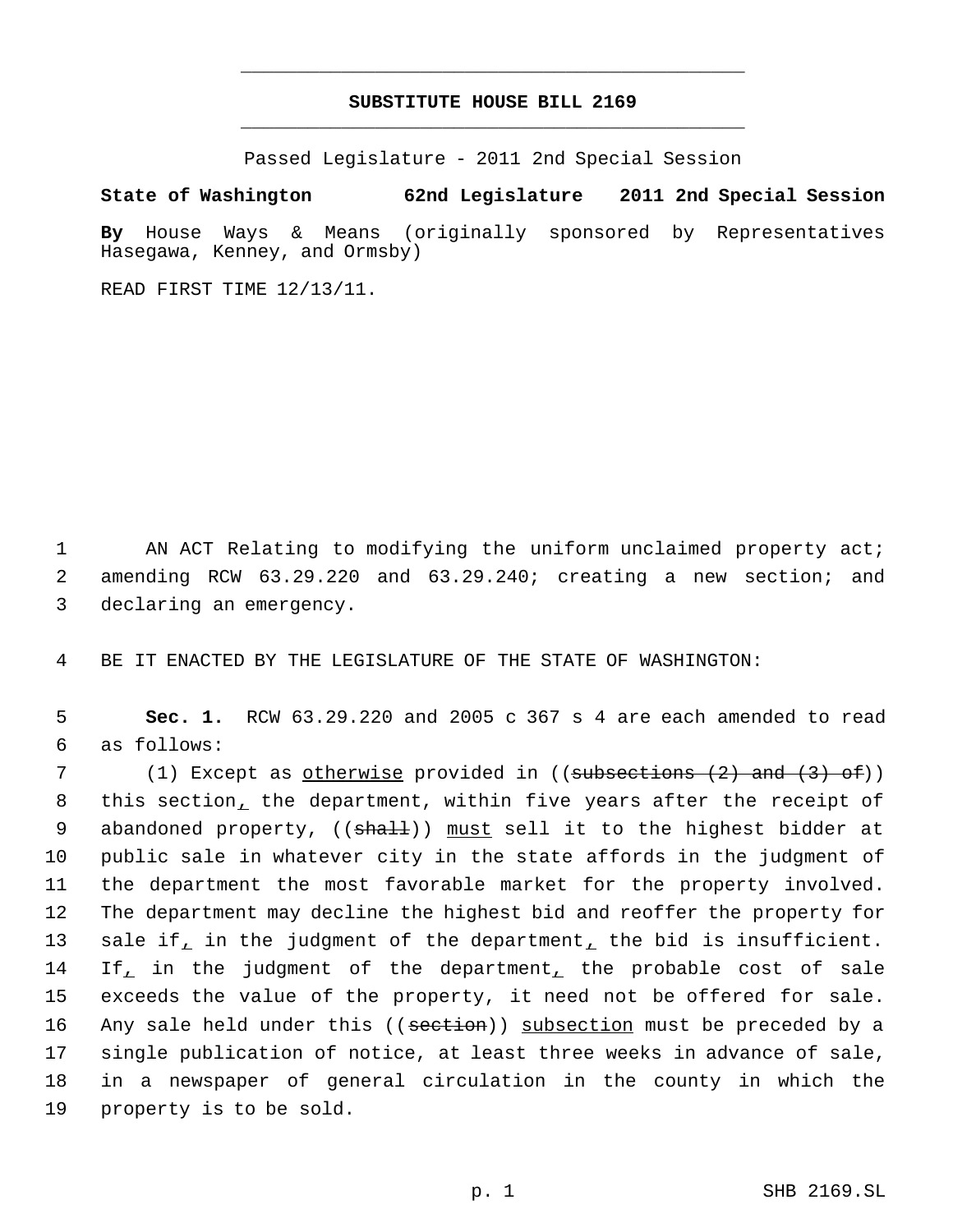1 (2)(a) Except as otherwise provided in this subsection (2)(a), the 2 department must sell all securities delivered to the department as 3 required by this chapter as soon as practicable, in the judgment of the 4 department, after receipt by the department. However, this subsection 5 does not apply with respect to any securities that, in the judgment of 6 the department, cannot be sold, are worthless, or are not cost- 7 effective to sell.

 (b) Securities listed on an established stock exchange must be sold at prices prevailing at the time of sale on the exchange. Other securities may be sold over the counter at prices prevailing at the time of sale or by any other method the department considers advisable. All securities may be sold over the counter at prices prevailing at the time of the sale, or by any other method the department deems advisable.

15 (((3) Unless the department considers it to be in the best interest 16 of the state to do otherwise, all securities, other than those presumed 17 abandoned under RCW 63.29.100, delivered to the department must be held 18 for at least one year before being sold.

19 (4) Unless the department considers it to be in the best interest 20 of the state to do otherwise, all securities presumed abandoned under 21 RCW 63.29.100 and delivered to the department must be held for at least 22 three years before being sold. If the department sells any securities 23 delivered pursuant to RCW 63.29.100 before the expiration of the three-24 year period, any person making a claim pursuant to this chapter before 25 the end of the three-year period is entitled to either the proceeds of 26 the sale of the securities or the market value of the securities at the 27 time the claim is made, whichever amount is greater, less any deduction 28 for fees pursuant to RCW  $63.29.230(2)$ .)

29  $(c)(i)$  Except as otherwise provided in this subsection  $(2)(c)$ , a 30 person making a claim under this chapter ((after the expiration of this 31 period-is)) with respect to securities is only entitled to receive 32 ((either the securities delivered to the department by the holder, if 33 they still remain in the hands of the department, or)) the proceeds 34 received from sale, less any amounts deducted pursuant to RCW 35 63.29.230(2)( $(\frac{1}{2}, \frac{b}{v})$ , even if the sale of the securities has not been 36 completed at the time the department receives the claim. However, if 37 the department receives a claim for securities and the department has 38 not ordered those securities to be sold as of the time the claim is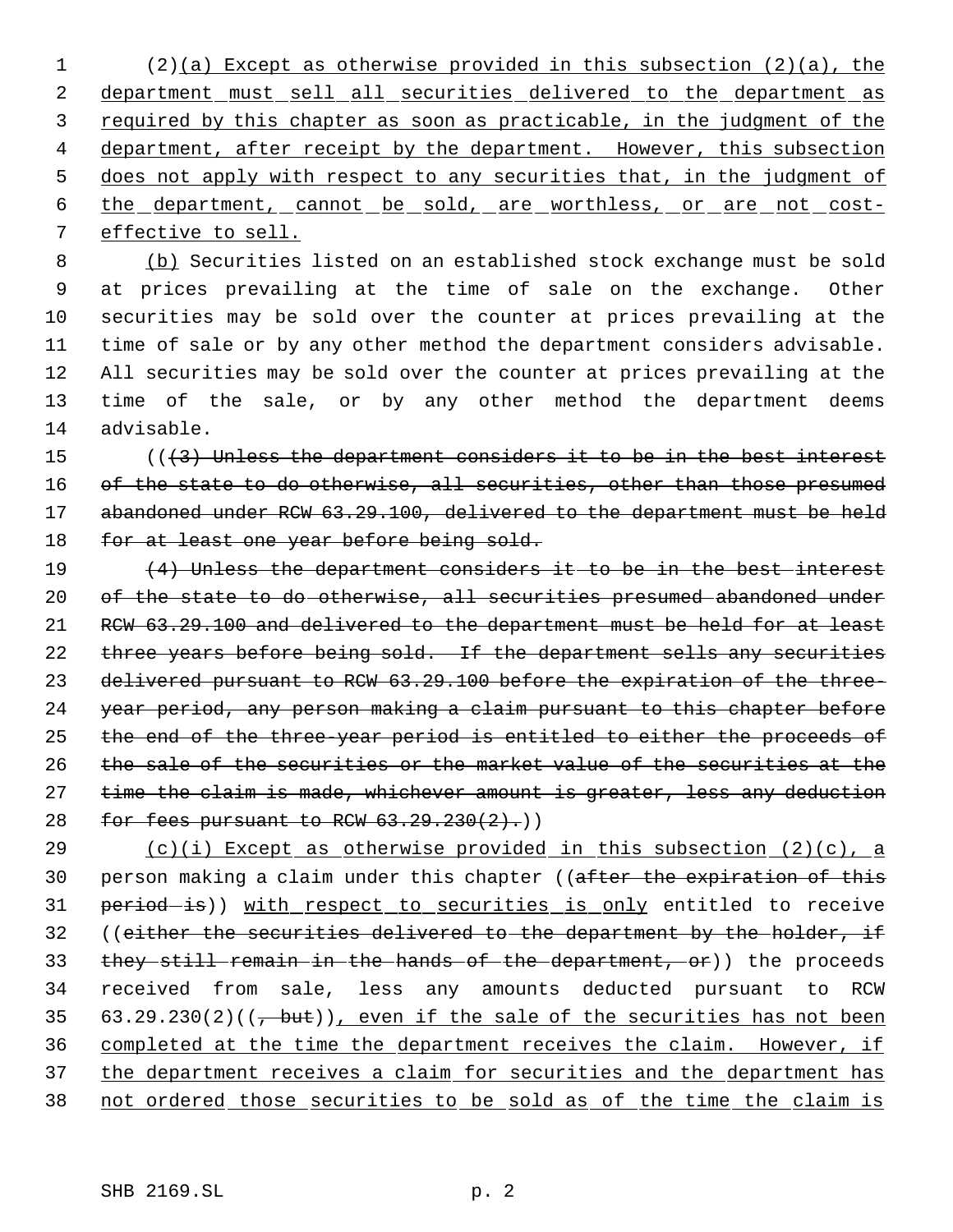1 received by the department, the claimant is entitled to receive either 2 the securities delivered to the department by the holder, or the proceeds received from the sale, less any amounts deducted pursuant to RCW 63.29.230(2).

 (ii) With respect to securities that, in the judgment of the department, cannot be sold or are not cost-effective to sell and that remain in the possession of the department, a person making a claim under this chapter is only entitled to receive the securities delivered 9 to the department by the holder.

 $(d)$  No person has any claim under this chapter against the state, the holder, any transfer agent, registrar, or other person acting for 12 or on behalf of a holder for <u>or on account of</u> any appreciation or 13 depreciation in the value of the property occurring after delivery by the holder to the department.

 $((+5))$  (3) The purchaser of property at any sale conducted by the department pursuant to this chapter takes the property free of all claims of the owner or previous holder thereof and of all persons 18 claiming through or under them. The department ((shall)) must execute all documents necessary to complete the transfer of ownership.

 **Sec. 2.** RCW 63.29.240 and 1983 c 179 s 24 are each amended to read as follows:

 (1) A person, excluding another state, claiming an interest in any property paid or delivered to the department may file with it a claim on a form prescribed by it and verified by the claimant.

25 (2) The department ((shall)) must consider each claim within ninety days after it is filed and give written notice to the claimant if the claim is denied in whole or in part. The notice may be given by mailing it to the last address, if any, stated in the claim as the address to which notices are to be sent. If no address for notices is stated in the claim, the notice may be mailed to the last address, if any, of the claimant as stated in the claim. No notice of denial need be given if the claim fails to state either the last address to which notices are to be sent or the address of the claimant.

 (3)(a) If a claim is allowed, the department (( $\text{shall}$ )) must pay over or deliver to the claimant the property or the amount the department actually received or the net proceeds if it has been sold by the department, together with any additional amount required by RCW